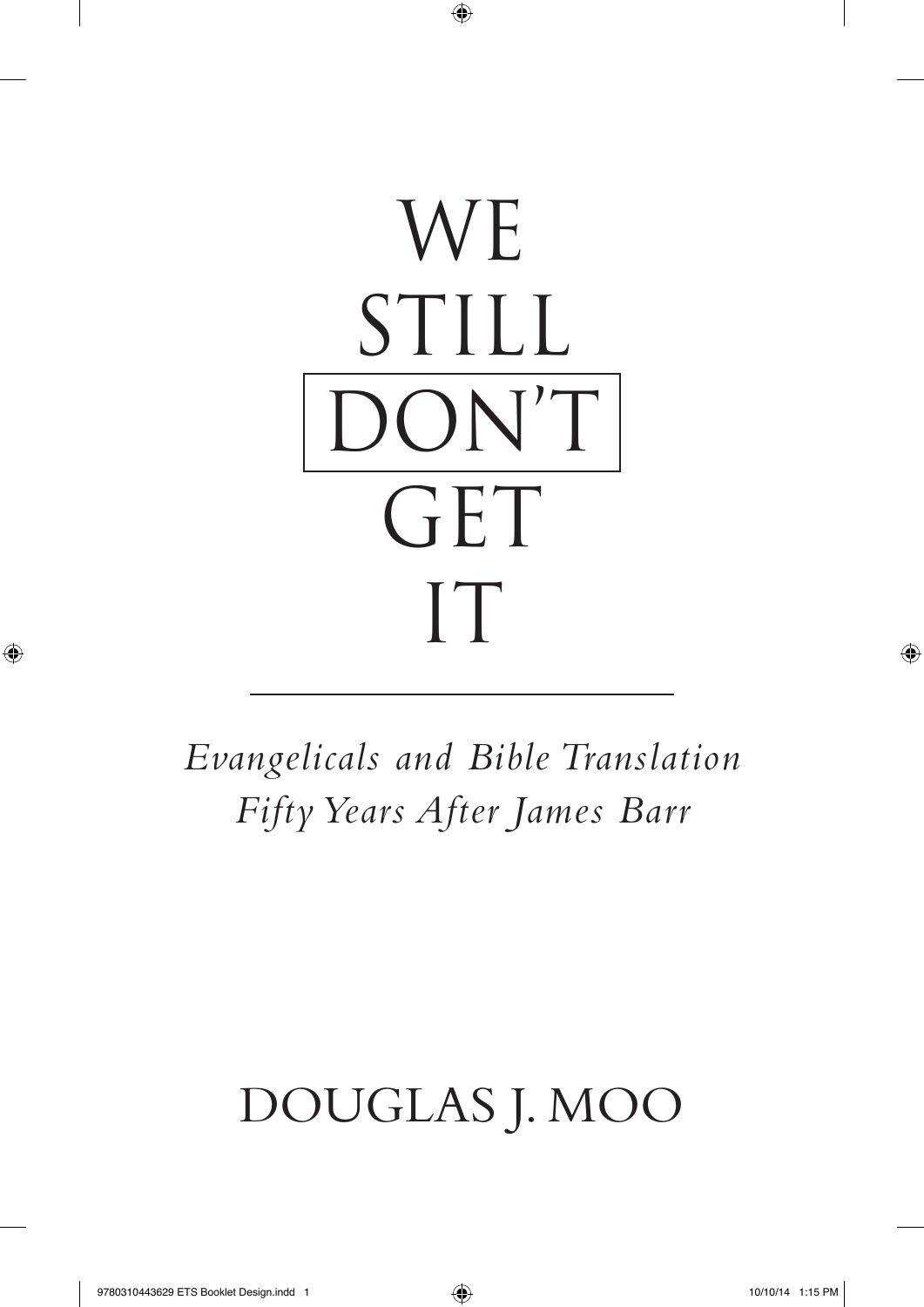## **ZONDERVAN**

*We Still Don't Get It: Evangelicals and Bible Translation Fifty Years After James Barr* By Douglas J. Moo Wessner Chair of Biblical Studies Wheaton College Chair, Committee on Bible Translation Copyright © 2014

ISBN: 9780310443629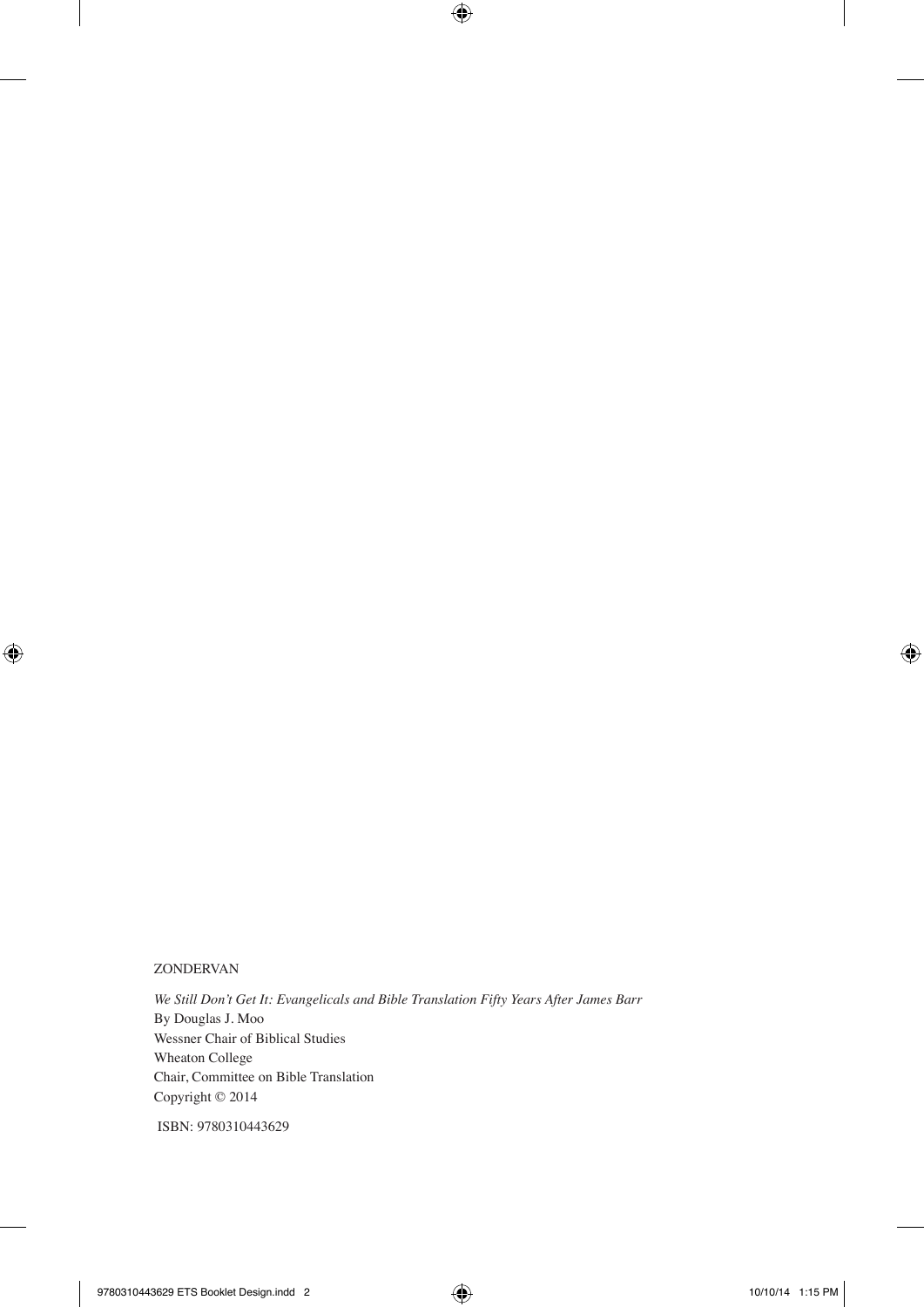Ifty years is a long time: although considerably shorter now<br>that my wife, Jenny, and I are within a decade of our own 50th<br>anniversary. Still: fifty years of the NIV is certainly cause for<br>pration. While I was not involve that my wife, Jenny, and I are within a decade of our own 50th anniversary. Still: fifty years of the NIV is certainly cause for celebration. While I was not involved in the translation project until fairly late— I joined CBT in 1996— my familiarity with the translation does go back a long way. In my second year of seminary at Trinity Evangelical Divinity School in 1973, I purchased a new English translation of the New Testament: a hard-cover volume with the words "Holy Bible: New International Version" on the cover. Some of you will remember that NT NIV; and some of you will also remember the landscape of English translation in those days. Many evangelicals were still using the King James Version— as was my fiancée Jenny and her family. The Revised Standard Version, dominant in the mainline church, was treated with grave suspicion by evangelicals. (Another personal anecdote: asking for the *New Bible Commentary* in a Christian bookstore in Chicago to purchase as a Christmas gift for my brother-in-law in 1973, I was told by the clerk, in a rather superior voice, "We don't stock that commentary because it is based on the RSV, which translates 'expiation' in Rom. 3:25.") The New American Standard Bible, released in 1971, was beginning to attract attention— especially among students of Hebrew and Greek— but its stilted English kept it from being broadly read. At the other end of the spectrum was Ken Taylor's *Living Bible*. Many evangelicals welcomed its fresh readings, but its explicit claim to be a "paraphrase" put it out of consideration as a basic Bible for most.

So, to put it provocatively, evangelicals were faced with the choice of a Bible that was either antiquated, heretical, unreadable, or unreliable.1 Matters were even worse two decades earlier, when Howard Long, a Christian businessman, was trying to find a Bible to put into the hands of friends he wanted to introduce to the faith. He expressed his frustration to his pastor, who in turn formally requested his denomination, the Christian Reformed Church, to look into the possibility of a new translation of

<sup>1.</sup> Of course, other English Bibles were available; deserving of mention especially are the Modern Language Bible (1959; formerly the New Berkeley Version), Good News for Modern Man (NT in 1966); the Jerusalem Bible (1966), and the New English Bible (1970). None, however, was widely used among evangelicals.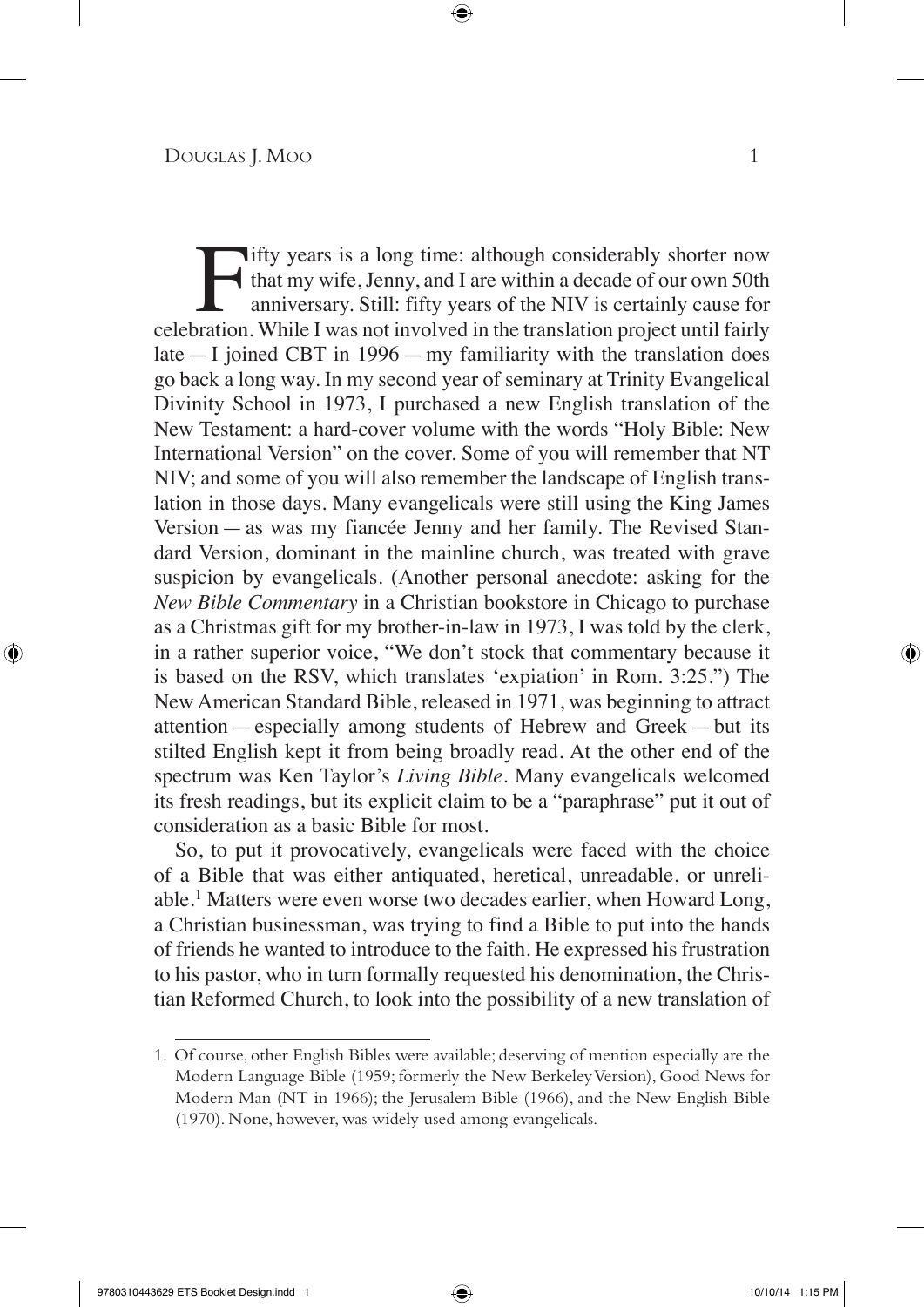the Bible. From the beginning, the concern was to involve the broader evangelical world in this enterprise, and so the National Association of Evangelicals got involved. The climax of this process came in 1964 and 1965. In December of 1964 a joint committee of representatives from the Christian Reformed Church and the National Association of Evangelicals met in Nyack, New York, and issued invitations to a translation conference. That conference met in August, 1965, at Trinity Christian College in Palos Heights, Illinois. Two key decisions were made. The first was that "a contemporary English translation of the Bible should be undertaken as a collegiate endeavor of evangelical scholars." The second was that a "continuing committee of fifteen" should be established to move the work forward. The "committee of fifteen" was ultimately named the Committee on Bible Translation (CBT) while the "contemporary English translation" became the NIV.

The critical decisions that were to launch and shape the NIV were therefore made in 1964–1965. Of course, the full NIV Bible did not appear until 1978; but, as those of us who write know, publication dates are the end, not the beginning of the work. And so it is appropriate that we celebrate the 50th anniversary of the NIV in 2014 and 2015.

Reasons to celebrate are many. Among them is one that resonates especially clearly with our current setting in the Evangelical Theological Society: the broadly evangelical nature of the NIV. I note again a certain convergence with my own experience. When I was converted as a college student in 1971, I determined to figure out this new faith I had embraced. The first Christian authors I read, such as C.S. Lewis and John Stott, presented a compelling and exciting vision of what Stott liked to call "basic balanced Christianity"— "BBC" for short. My education at Trinity Evangelical Divinity School reinforced my inclination to "mere Christianity." Like Paul in Romans 7, I recount my experience because it was typical. These were the years many young people were converted to a form of "basic Christianity" and when the word "evangelical" was finding its place on our cultural map, as George Gallup, Jr., recognized when he labeled 1976 "the year of the evangelical" (1976). The beginnings of this evangelical movement gave birth to the NIV and the NIV, in turn, helped to solidify and expand the movement. From the beginning, the NIV was conceived as a broadly evangelical project. The 32 scholars who attended the founding conference in 1965 represented 28 different colleges and seminaries and a broad spectrum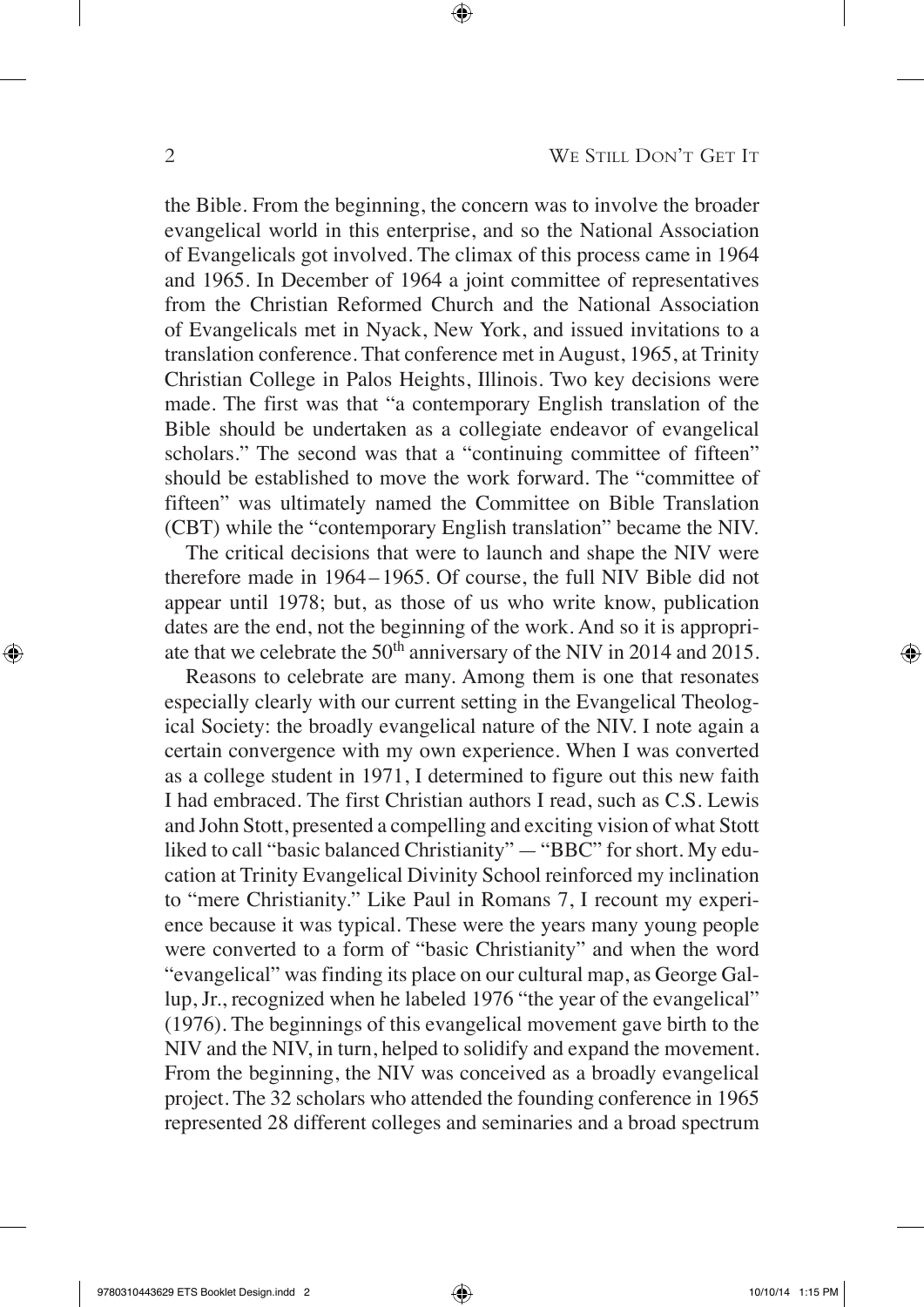of denominations, including Baptist, Presbyterian, Assemblies of God, Lutheran, Nazarene, Methodist, and, of course, Christian Reformed. This inclusiveness has been maintained as the membership of CBT has changed over the years. At a time when the evangelical movement seems all too easily to march in step with the sharp partisan divides in our politics, the vision of the  $NIV - a$  Bible produced by a broad spectrum of evangelical scholarship and designed for all evangelicals— is one worth recapturing and perpetuating.

The NIV carries the DNA of another hallmark of the evangelical movement five decades ago: the growing academic sophistication of evangelical biblical scholars. One area of particular significance for the NIV and, of course, all Bible translations is linguistics. James Barr's *The Semantics of Biblical Language* served as a key initial conduit from modern linguistics research to biblical studies. Barr's book was published in 1961 and so, with a little arithmetic liberty, we may celebrate the golden anniversary of a new sophistication in biblical linguistics along with the  $50<sup>th</sup>$  anniversary of the NIV. It is the confluence of these two that will be the focus of this paper. While the 1960sera documents that set the parameters of the new translation we call the NIV make no explicit reference to modern linguistic theory, their translation guidelines clearly betray the influence of this movement. In God's providence, the NIV was conceived at just the time when those principles were being brought into the realm of biblical studies. Of course, translations both before and after the NIV are also built on the foundation of these linguistic principles. Indeed, they have been communicated to decades of students in our basic exegesis classes. The problem, however, is that we have not consistently honored these insights in discourse about translation. In 2011, Stanley Porter claimed that " ... Barr's insights are still, I believe, widely ignored in much language-related biblical research."<sup>2</sup> I would extend his criticism to translation. Specifically, I highlight three basic and generally agreedupon linguistic principles that have too often been ignored in modern Bible translation. First, linguistics is not a prescriptive but a descriptive enterprise; second, meaning resides not at the level of individual words but at the level of collocations of words in clauses, sentences,

<sup>2.</sup> Stanley E. Porter, "Greek Linguistics and Lexicography," in *Understanding the Times: New Testament Studies in the 21st Century. Essays in Honor of D. A. Carson on the Occasion of His 65th Birthday*, ed. Andreas J. Köstenberger and Robert W. Yarbrough (Wheaton: Crossway, 2011), 19.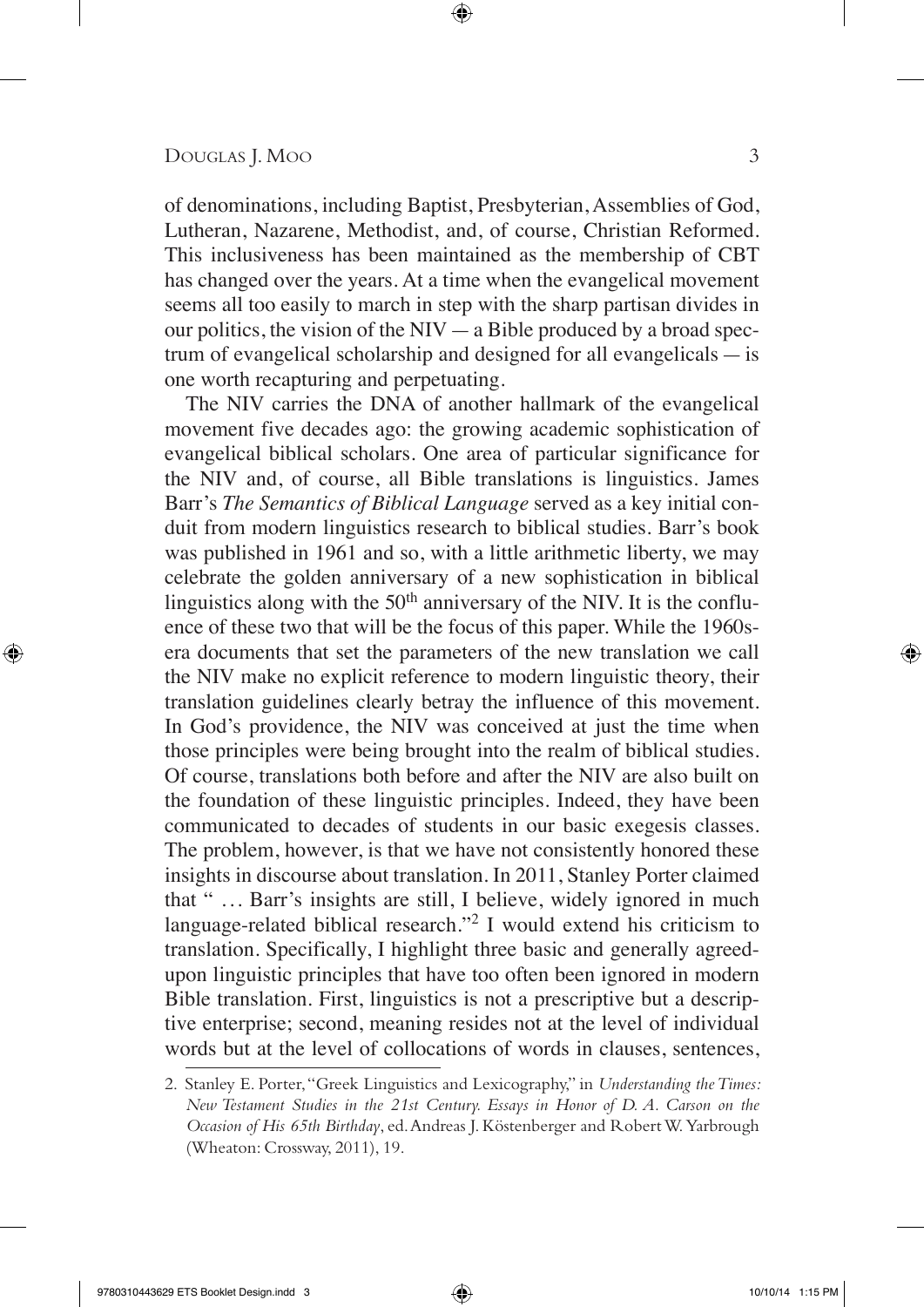and ultimately discourses; and third, the meaning of individual words is expressed not in a single word gloss but in a semantic field.

In Lewis Carroll's *Through the Looking Glass,* Humpty Dumpty proclaims, "When I use a word ... it means just what I choose it to mean— neither more nor less." Ah, if only it were so! If I were the English language dictator, I would decree that we resurrect the second-person number distinctions from the Elizabethan period, bring the archaic word "unto" back into circulation so that I could more effectively translate the Greek preposition *eis*, and create a gender-neutral third-person pronoun that could refer to human beings. Unfortunately— or fortunately, depending on your perspective— language does not work like that. No one person or committee of persons prescribes what words will mean or how they will be used in combination. The users of a language determine meaning and usage. Linguists study a given language at a certain point in time with the hope of describing just what is going on. As John Lyons puts it in his standard book on modern linguistics: "The linguist's first task is to *describe* the way people actually speak (or write) their language, not to *prescribe* how they ought to speak or write."<sup>3</sup> Rules of usage are simply generalized summaries of usage that never apply to all users of the language and that change over time. We who work in the biblical languages know this well. HALOT, BDAG, Waltke-O'Connor, and Dan Wallace describe what is going on in biblical Hebrew and Greek. And when we want to go further, we access resources such as the TLG database to provide us with a window into the way the broad spectrum of speakers and writers actually use their language.

Translators, of course, make use of just these tools, trying their best to understand what, for instance, the prophet Isaiah might have meant by *almah* in the eighth-century BC or what the combination *pistis Iesou Christou* could have meant for Paul the apostle in the first century AD. But it is insufficiently appreciated how important the descriptive principle in modern linguistics is for the other side of the translators' task: putting the meaning of the Greek and Hebrew into English.

Translators must work with the language as it is; wishing it were otherwise is vain, and forcing into our translations English meanings and constructions that are no longer current is a betrayal of our mis-

<sup>3.</sup> John Lyons, *Introduction to Theoretical Linguistics* (Cambridge: University Press, 1968), 43.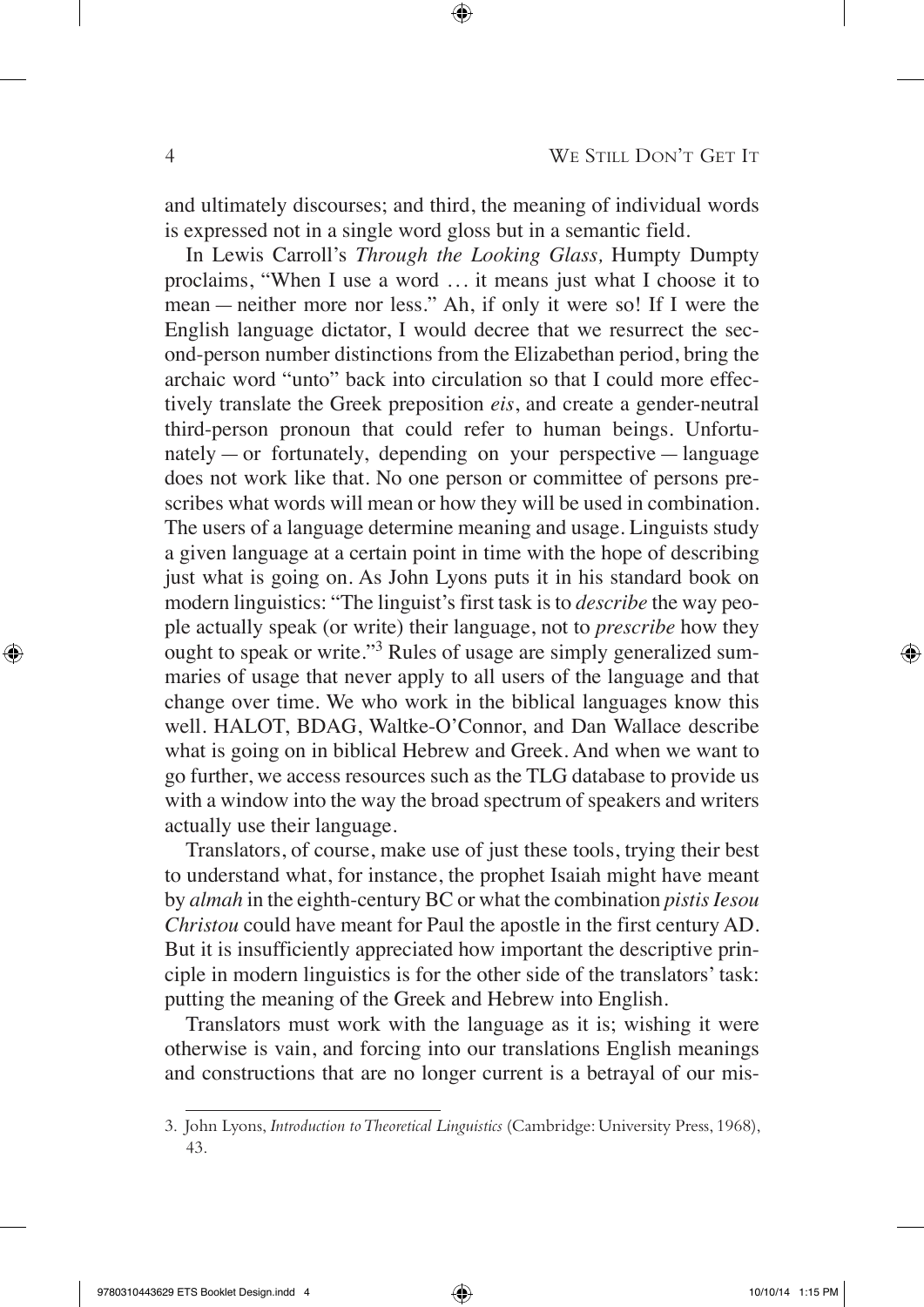sion. Humpty Dumpty may choose to invest words with whatever meaning he chooses. But translators who try to impose a meaning on an English word that it no longer has in common speech run the risk of failing to communicate with the audience. We who translate the Bible run a particular risk here. We are so immersed in the forms of the biblical languages that we can forget that those forms may not, in fact, be good English. I doubt that CBT coined the word, but we often warn ourselves about the danger of translating not into English but into "biblisch": that is, a form of English so indebted to biblical idiom that it sounds unnatural in the ears of the typical modern speaker of English. "Daughter of Zion" is a good example. People familiar with the Bible can probably unpack the phrase accurately enough; but the average English-speaker would surely be wondering who the offspring of the city of Zion might be.

Of course we touch here on the vital question of target audience: for whom are we translating? Every translation has to work with a very clear answer to this question. I don't want to suggest that there is only one right answer: there is a place for translations directed to different audiences. From the beginning, however, the NIV has had as its target the general English-speaking population, the "International" in its title reflecting this concern. For us, two implications flow from this focus. First, our translation choices must reckon with our audience's ability to understand English. I tell you nothing you don't already know when I say that fewer and fewer American adults can read effectively. A 2013 study concluded that 35 percent of adults in the US can't read at all or read below a fifth grade level. Even college-educated and fully acculturated adults, who spend their time on Facebook and Candy Crush rather than reading books, have difficulty handling English at any level of complexity. Growing illiteracy poses a significant but sometimes underappreciated problem for translators— and, I might add, for a movement such as ours that is bound up with the accurate interpretation and effective application of a text. Of course, balance is needed here. Richard Hays has recently complained about the way the CEB loses the stylistic elegance and even theological meaning of Romans by, for instance, translating Rom. 16:13, "Greet Rufus, chosen in the Lord" in the NIV, as "Say hello to Rufus, who is an outstanding believer." Hays comments, " ... to turn a magisterial theological reflection such as Romans into an easy-reading text for the average American sev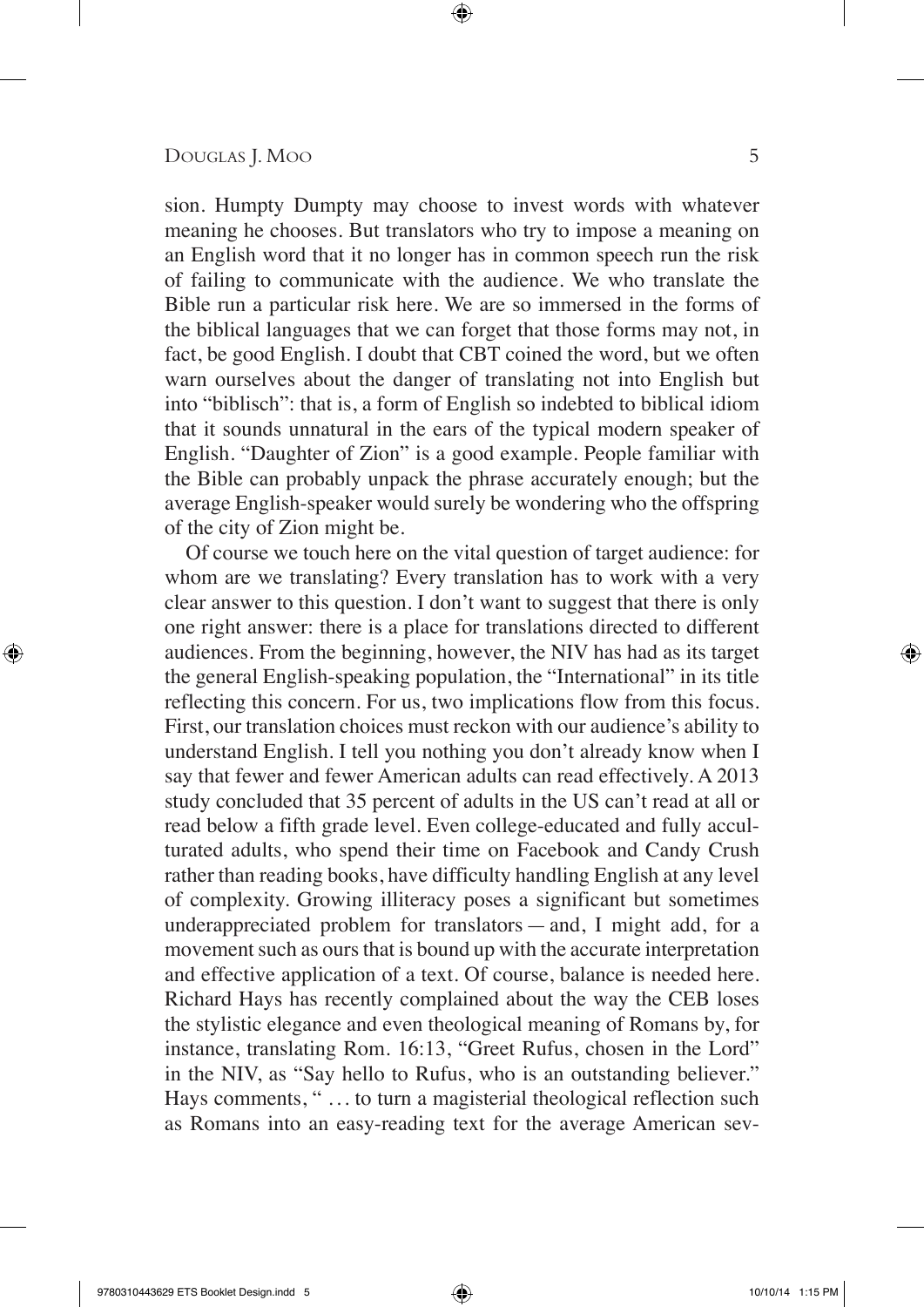enth-grader entails certain modifications, tradeoffs, and sacrifices."4 My response: "Yes ... but." After all, any translation from one language to another entails "modifications, tradeoffs, and sacrifices"; and if, as surveys reveal, the average American is reading at a seventh to eighth grade level, translations cannot necessarily be faulted for trying to hit that target. We sometimes hear it said that English translations will inevitably contain difficult texts, and that we shouldn't worry too much about these because it is the ministry of the teacher in the church to make clear the meaning. Again, I don't entirely disagree. But I wonder how many people reading the Bible have access to a good teacher. Some expressions of this principle sound worryingly like the medieval claim that a Latin Bible few people could read was no problem because it was the job of the priest to explain it. Again, let me say clearly: both sides in this argument make valid points. Every translation committee struggles to keep in balance the sometimes esoteric details of the text with the need to communicate clearly to modern English readers, with the translations leaning to one side or the other. My point is simply that our discourse about translation sometimes fails sufficiently to take into account the target audience. Bruce Metzger, who was a key figure in the translation of the RSV and NRSV, stated this well-known translation maxim: "As literal as possible, as free as necessary."5 The maxim is perhaps OK as far as it goes, but it begs the crucial practical question: "necessary" to accomplish what? English that college professors find elegant? English that fifth-graders can read with ease? Or, as in the case of the NIV, English that new converts can understand and that preachers can use as a solid platform for biblical exposition?

I have stressed that the descriptive approach of modern linguistics requires that translators know their target audience. Our ability to understand the language of our target audience has been significantly enhanced by the rapid advance in computing power. The field of "computational linguistics" harnesses the power of computers to provide broadly applicable and current data about the state of the language. To my knowledge, the NIV was the first translation to take signifi-

<sup>4.</sup> Richard Hays, "Lost in Translation: A Reflection on Romans in the Common English Bible," in *The Unrelenting God: God's Action in Scripture. Essays in Honor of Beverly Roberts Gaventa* (Grand Rapids: Eerdmans, 2013), 83 –101 (84). Similar is Robert Gundry's criticism of N. T. Wright's translation; see http://www.booksandculture.com/articles/2012/mayjun/tomstargum.html?paging=off.

<sup>5.</sup> The words are found in the NRSV "To the Reader."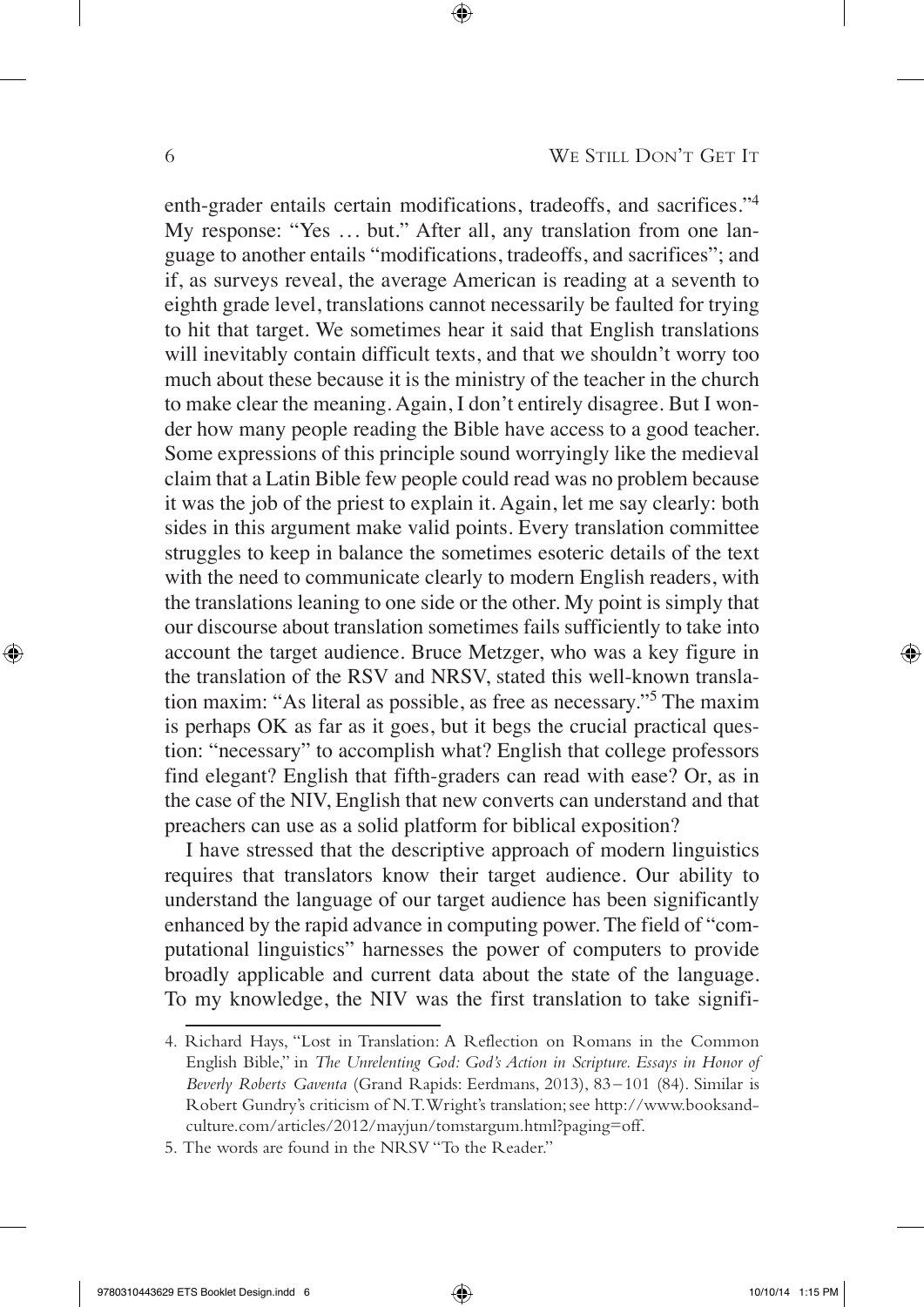cant advantage of this powerful resource. The problem we face on the CBT, as do all translation committees, is to choose the right English word or phrase to communicate the meaning that we have decided is borne by a particular Greek or Hebrew word or phrase. As broadly representative as CBT is, each of us speaks our own special form of English: our own idiolect, the product of our place of origin, our education, and our customary discourse. I recall a discussion years ago on CBT about the relative merits of translating "desert" or "wilderness." Ken Barker insisted we could not use "wilderness" because the word necessarily connoted an area that was heavily forested. Some of us looked quizzically at Ken until we remembered that he was born and raised in southeastern Kentucky. Standard resources such as dictionaries can help here, but they often don't answer the particular questions we translators are asking and they are usually out of date.

Enter computational linguistics. Much as NT scholars ransack the TLG database to figure out the sense of ancient Greek words, translators can now access huge databases of modern English to better understand the current meaning and usage of key words. Knowing that the decisions we would make about translating biblical gender forms into English would be critical, CBT commissioned Collins Dictionaries to pose some key questions to its database of English— the largest in the world, with over 4.4 billion words, gathered from several English-speaking countries and including both spoken and written English. We CBT members had our own ideas about whether, for instance, "man" was still good English for the human race or whether "he" still carried clear generic significance. But we did not agree on every point; and standard resources gave conflicting opinions. So we asked the Collins computational linguists to query their database on these points and others. The results revealed that the most popular words to describe the human race in modern U.S. English were "humanity," "man," and "mankind." CBT then used this data in the updated NIV, choosing from among these three words (and occasionally others also) depending on the context. We also asked the Collins experts to determine which singular pronouns referring to human beings were most often used in a variety of constructions. Consider, for example, Mark 8:36a, which reads in the KJV "For what shall it profit a man, if he shall gain the whole world, and lose his own soul?" The Gk., using *anthrôpos* clearly refers to a human being without regard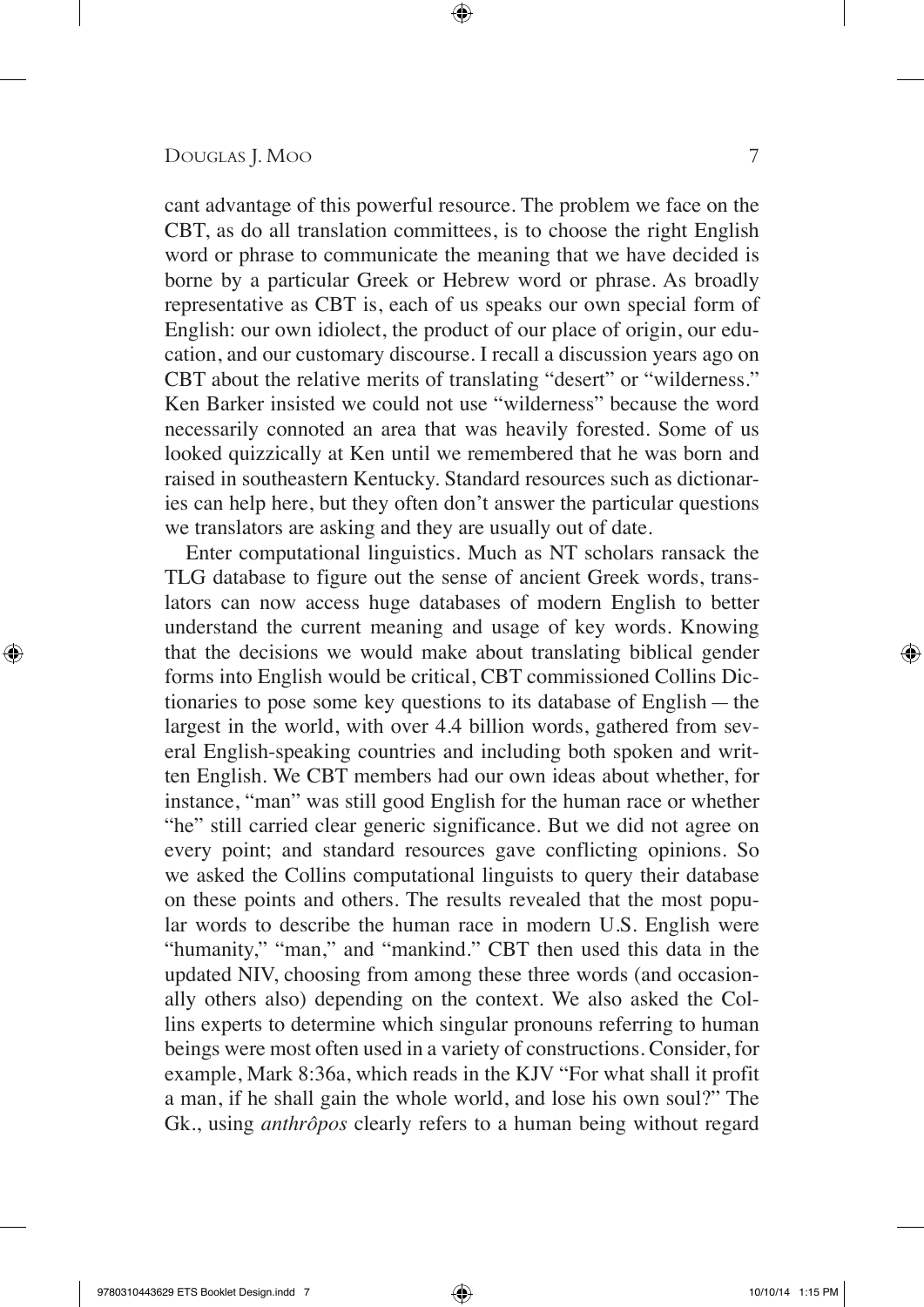to gender. How to say that in modern English? Moving to plural forms is one option, as does the CEB. Shifting to the second person, whose pronouns are not gender specific is another: the NLT goes this route. Another option is to retain the words "man," "he," and "his" of the KJV, as do the ESV and HCSB. But do these words continue to function as true generics in modern English? On CBT, we did not think they did. We were pretty sure that "man" no longer had a true generic sense, a conclusion borne out by modern style guides and indirectly attested by other modern translations: the ESV, for instance, replaces hundreds of occurrences of "man" in the RSV with other locutions. But we were uncertain about the pronoun to use as the follow-up. We also wanted to see if there might be some way to retain the third-person singular form of the original. In brief, we needed data about the current state of English pronouns to guide our translation decisions. And so we requested the Collins linguists to search their database to determine what pronouns were being used in modern English to refer back to indefinite pronouns (such as "each," "one," and "someone") and to non-gender specific nouns (such as "person"). They constructed what they call an "anaphora resolution grammar" to resolve the matter. To return to Mark 8:36, then, CBT tentatively decided to render *anthrôpos* as "someone." The Collins data revealed that over 90% of English speakers and writers were using plural or neutral pronouns to refer back to "someone": mainly the pronoun "they." Based on these data, then, CBT translated Mark 8:36 as "What good is it for someone to gain the whole world, yet forfeit their soul?" Now at this point some of you are hearing the voice of your seventh-grade English teacher, insisting that one cannot use an apparently plural pronoun such as "their" to refer to the singular pronoun "someone." But here is where we need to invoke again the fundamental linguistic principle of descriptiveness. What determines "correct" English is not some nineteenth or twentieth-century style manual or the English we were taught in grade school but the English that people are actually speaking and writing today. And the data are very clear: modern English has latched on to the so-called "singular they," which has been part of English for a long time, as the preferred way to follow up generic nouns and pronouns.

The Collins report, which you can find online at CBT-NIV.org, is simply an example of the kind of data translators can now access in order to accomplish the objective of using natural contemporary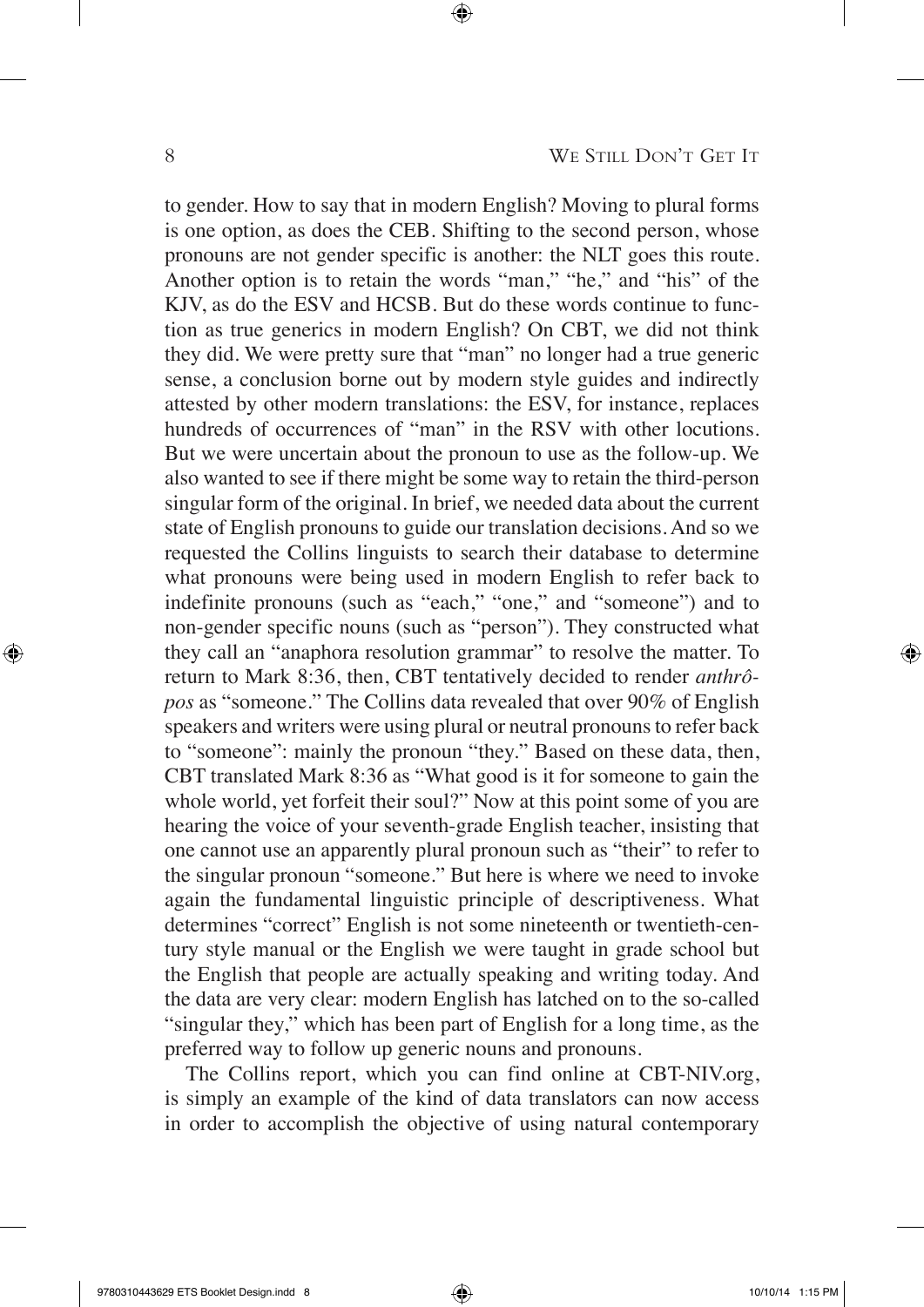English in their renderings. $6$  Of course, as with all data, interpretation is needed. For instance, the Collins report revealed that evangelicals are using "man" to refer to the human race far more often than the general population. Was this perhaps because much of the evangelical English in the database consisted of sermons, which were based on existing translations that used "man" in this way? And, if these data were accurate, what decisions should follow? Should translators bias their English toward the evangelical sub-culture, recognizing that it forms a substantial part of the audience? Or should translators use general English to make sure the Bible communicates well to everyone? Decisions are still needed: but it is always preferable to base decisions on solid data. Computational linguistics holds the promise of providing translators with a wealth of such data.

I turn to a second major principle of modern linguistics: meaning is found not in individual words, as vital as they are, but in larger clusters: phrases, clauses, sentences, discourses. To be sure, there is a lively debate among linguists over the degree to which individual words carry meaning. But there is general agreement over the basic principle that words in themselves are not the final arbiters of meaning; linguists speak of "lexical ambiguity."7

We take this principle for granted in our study of the biblical languages, insisting on the importance of syntagmatic relationships in our word studies. The object I put after the verb *ginôskô* dramatically affects its sense: "knowing" that Jesus is God is very different from "knowing" God or from God's "knowing" me. Once again, however, the principle is too easily ignored when translations are being evaluated. Translation is not, as many people think, a matter of word substitution: English word x in place of Hebrew word y. Translators must first determine the meaning that the clustering of words in the biblical languages convey and then select a collocation of English words that accurately communicates that meaning to modern listeners and readers. All translations work this way— as they must to be considered translations at all. But they differ, of course, on the value that is placed

<sup>6.</sup> "The Development and Use of Gender Language in Contemporary English— A Corpus Linguistic Analysis." Alan Cruse notes some limitations in the use of these kinds of "corpus linguistic" studies, but none of his strictures apply to the Collins report (*Meaning in Language: An Introduction to Semantics and Pragmatics* [3rd ed; Oxford Textbooks in Linguistics. Oxford: Oxford University Press, 2011], 216 –17).

<sup>7.</sup> Cruse, *Meaning in Language*, 100.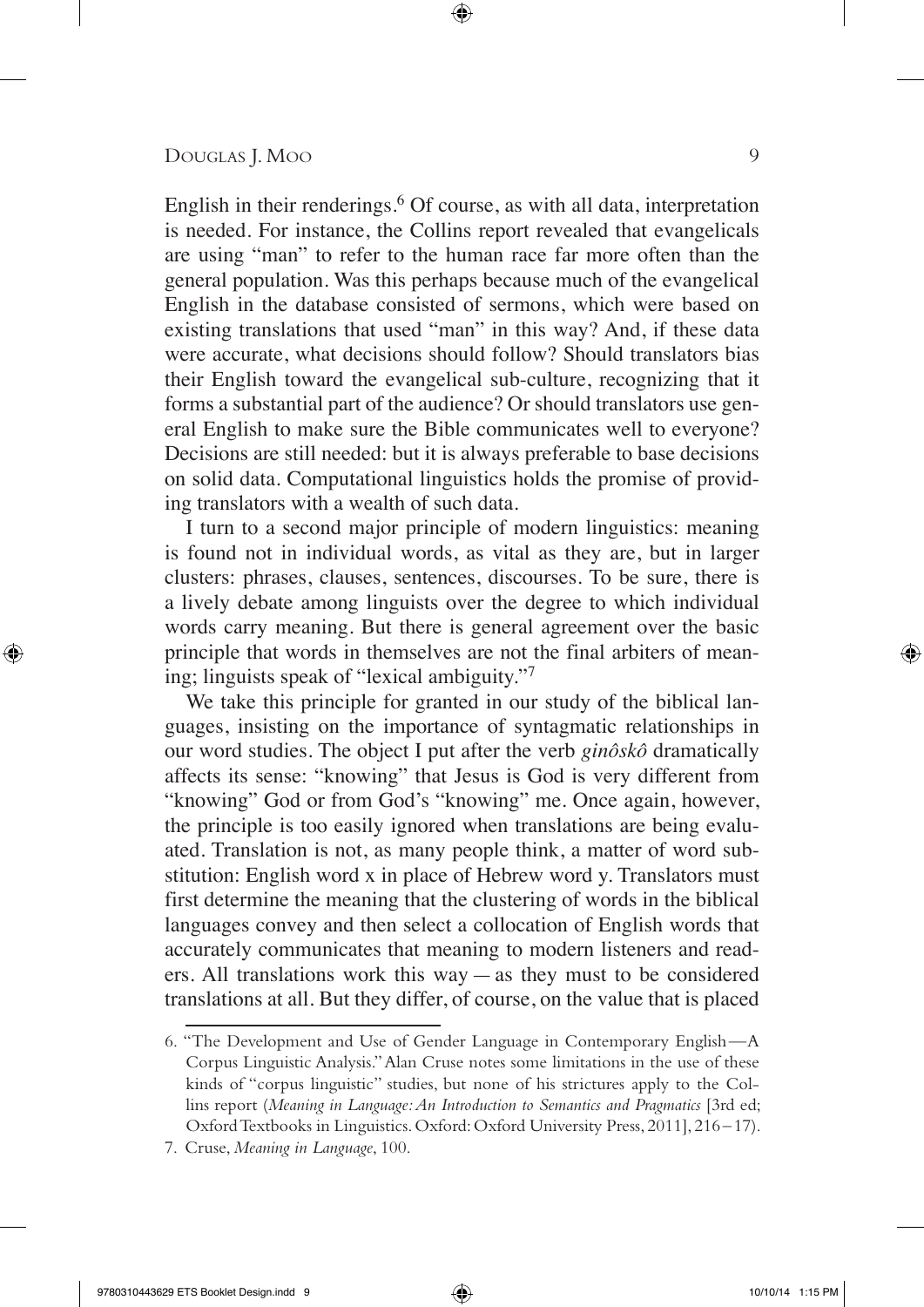on retaining the form found in the originals. I would argue that the key tension here is not form vs. meaning but, in practice, form vs. natural English. From the beginning, the NIV has taken a mediating position on this issue. The manual produced when the translation that became the NIV was first being planned states: "If the Greek or Hebrew syntax has a good parallel in modern English, it should be used. But if there is no good parallel, the English syntax appropriate to the meaning of the original is to be chosen." It is fine, in other words, to carry over the form of the biblical languages into English— but never at the expense of natural expression. In this, CBT follows in the footsteps of Luther, who said of his own German translation: " ... what is the point of needlessly adhering so scrupulously and stubbornly to words which one cannot understand anyway? Whoever would speak German must not use Hebrew style. Rather he must see to it— once he understands the Hebrew author— that he concentrates on the sense of the text, asking himself, 'Pray tell, what do the Germans say in such a situation?' Once he has the German words to serve the purpose, let him drop the Hebrew words and express the meaning freely in the best German he knows."<sup>8</sup>

The principle that meaning resides in larger clusters of words means that we should no longer talk in terms of "word-for-word" as a translation value. To suggest in our discussion of translations among a general audience that "word-for-word" is a virtue is to mislead people about the nature of language and translation. At the same time, the fact that translations transfer meaning, not words, makes clear that it is foolish to claim that the doctrine of inspiration entails a "word-for-word" translation approach. Such a claim effectively removes the inspiration from those many words and forms that cannot be carried over— try producing a "word" equivalent of the preposition *eis* when it governs an infinitive! More importantly, it badly misunderstands the doctrine itself. Plenary inspiration claims that every word of the original text was inspired by God: and this is why CBT labors over every single word of the original texts, working hard to determine how each of those words contributes to *what* the text is saying. But what we translate are not those individual words but the meaning that they convey in their combination.

The third and final linguistic principle I want to invoke to elevate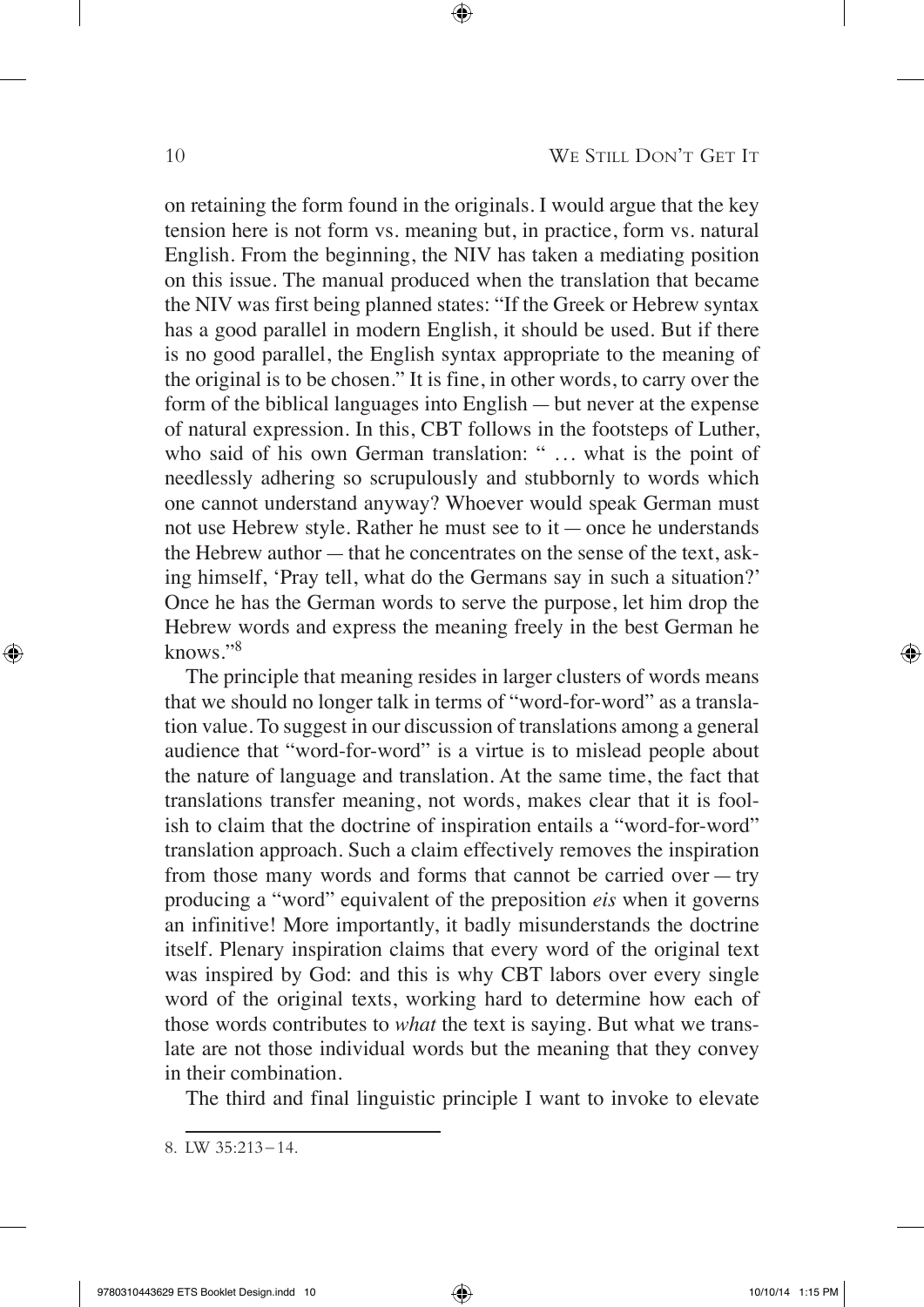our discourse about translation is at the heart of Barr's seminal work: the nature of lexical semantics. Again, I am saying nothing new or even, I think, controversial. Barr emphasized synchrony in determining meaning, he reminded us that words often have several distinct meanings, with its corollary warning about "illegitimate totality transfer," he insisted that both syntagmatic and paradigmatic relations had to be considered in defining words, and, above all, he stressed that words have a field of meaning. All these principles are taught and elaborated in our basic texts about exegetical method, such as Moises Silva's excellent *Biblical Words and Their Meanings*. 9 Many of us have taught them to our students year after year. And yet ... We still write about and talk about the "literal" meaning of a word. To be sure, probably most modern linguists hold to some form of the view called monosemy: that is, that words have a basic sense of some kind. But this "basic" sense is often an abstract concept that cannot be expressed in a single English word or even phrase. Linguists note that "literal" itself has a range of meaning in the literature, denoting everything from the "original" meaning to "most usual" meaning to "logically basic" meaning.10 None of these sheds much light on particular words in particular contexts. Thus, for instance, the "original" meaning of a word has little to do with its meaning in a given context. Ferdinand de Saussure, the father of modern linguistics, made this point with the analogy of a game of chess: it might be theoretically interesting to trace the moves that led to the board before the players, but it is of little practical use in deciding what move they now need to make. Nor do the distinct "meanings" of words usually shed light on each other. The

<sup>9.</sup> Moises Silva, *Biblical Words and Their Meanings: An Introduction to Lexical Semantics* (Grand Rapids: Zondervan, 1983). See also Anthony C. Thiselton, "Semantics and New Testament Interpretation," in *New Testament Interpretation: Essays on Principles and Methods*, ed. I. H. Marshall (Exeter: Paternoster, 1979), 75 – 104; J. P. Louw, *Semantics of New Testament Greek* (Philadelphia: Fortress, 1982); Peter Cotterell and Max Turner, *Linguistics and Biblical Interpretation* (Downers Grove: InterVarsity, 1989); Eugene A. Nida and Johannes P. Louw, *Lexical Semantics of the Greek New Testament* (SBL Resources for Biblical Studies 25; Atlanta: Scholars, 1992). Fundamental linguistic principles are also summarized in, e.g., Mark L. Strauss, *Distorting Scripture? The Challenge of Bible Translation and Gender Accuracy* (Eugene, Ore.: Wipf & Stock, 2010 [reprint]); D. A. Carson, *The Inclusive Language Debate: A Plea for Realism* (Grand Rapids: Baker, 1998); Dave Brunn, *One Bible, Many Versions: Are All Translations Created Equal?* (Downers Grove: InterVarsity, 2013).

<sup>10.</sup> See, e.g., Cruse, *Meaning in Language*, 239 – 41.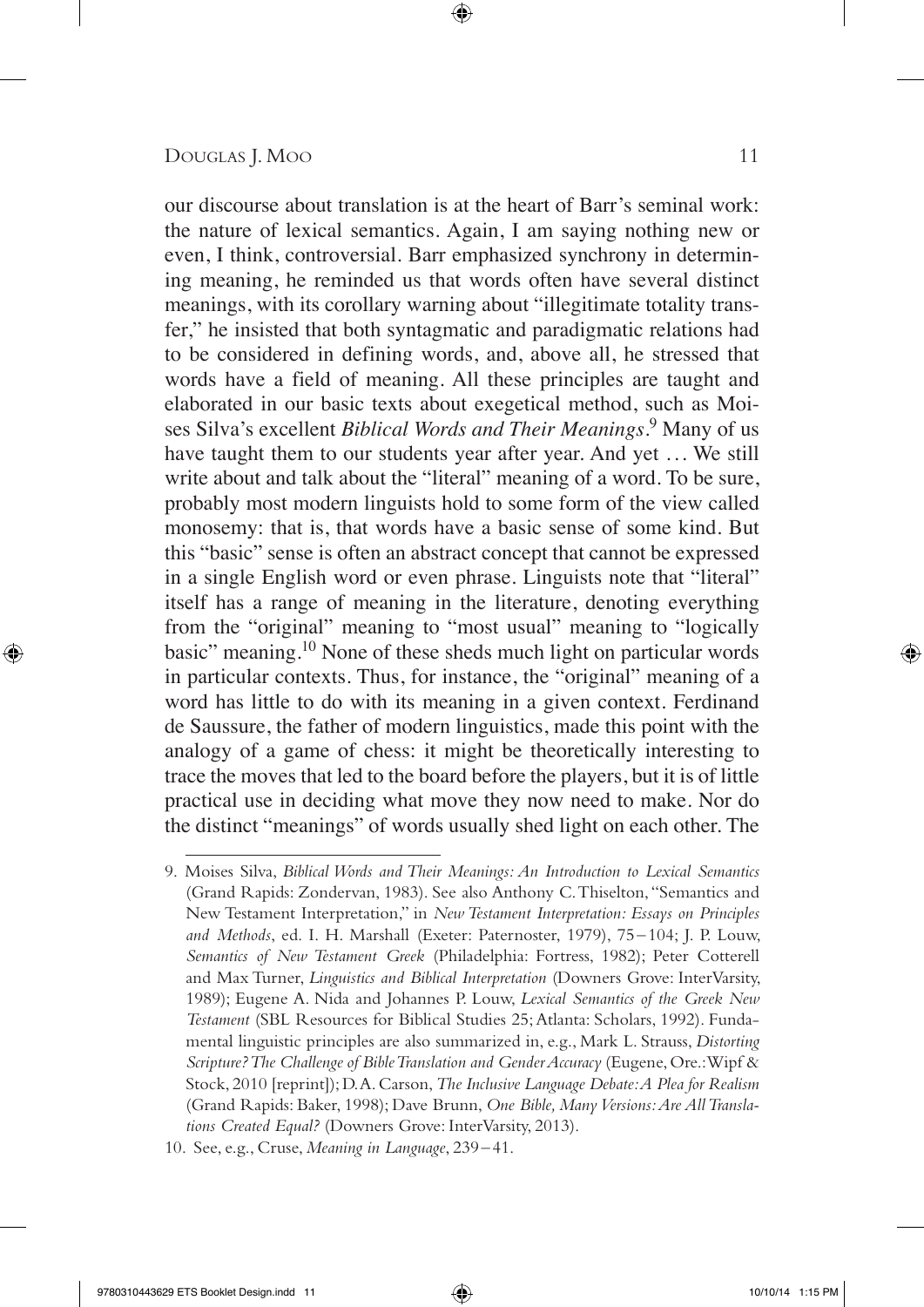"bank" that I put my money in has little to do with the "bank" to which my boat is heading; and to suggest that my use of "bank" in one sense carries the idea of "bank" in the other is patent nonsense.<sup>11</sup>

We know this, we teach this: but our practice often falls short. As I was editing contributions to a new *Zondervan NIV Study Bible*, I was dismayed to run across again and again, from very fine established scholars, notes that cited an NIV translation and then indicated, as an indirect criticism of the NIV, the "literal" meaning of the word being translated. I was humbled to discover in preparing this paper that I make a similar comment 24 times in my NICNT Romans commentary. For instance, in commenting on Rom. 15:26, where the NIV refers to the collection for the saints in Jerusalem as a "contribution," I have a note that reads "literally, a fellowship." Such notes seem to be communicating to readers one of two things. First, the note might be implying that the NIV is somehow at fault for taking a liberty with the original languages, choosing an English word that is not "literally" what the Greek says. Or, second, the note may be suggesting that the English word the NIV has chosen, while accurate enough, should be seen as also connoting the "literal" meaning of the Greek word. Each of these alleged faults could, indeed, be genuine problems. As good as the NIV is, I am sure there are places where an English word does not accurately convey the sense of the Hebrew, Aramaic, or Greek word. And, of course, a particular word can be intended to convey more than one sense. But in neither case is the issue one of being "literal."

To claim that a word in the biblical languages has a "literal" meaning, capable of being summarized in a single English equivalent, is simply not true. Words occupy a spectrum of meaning, and the range of meaning of particular Hebrew, Aramaic, and Greek words is never quite the same as the range of meaning of any particular English word. And so, for example, we sometimes translate *peirazô* "test" and at other times "tempt." Neither of these English words has a range of meaning that corresponds with the Greek word; and it is manifestly foolish to claim that either English word captures the "literal" sense of the Greek word. We understand why the NIV uses eight different English expressions to translate a single Greek word, *sarx*, in a single

<sup>11.</sup> I leave to the side here whether "bank" in these two senses is one "word" or two— a matter of some debate among linguists (see, e.g., Lyons, *Introduction to Theoretical Linguistics,* 405 –6).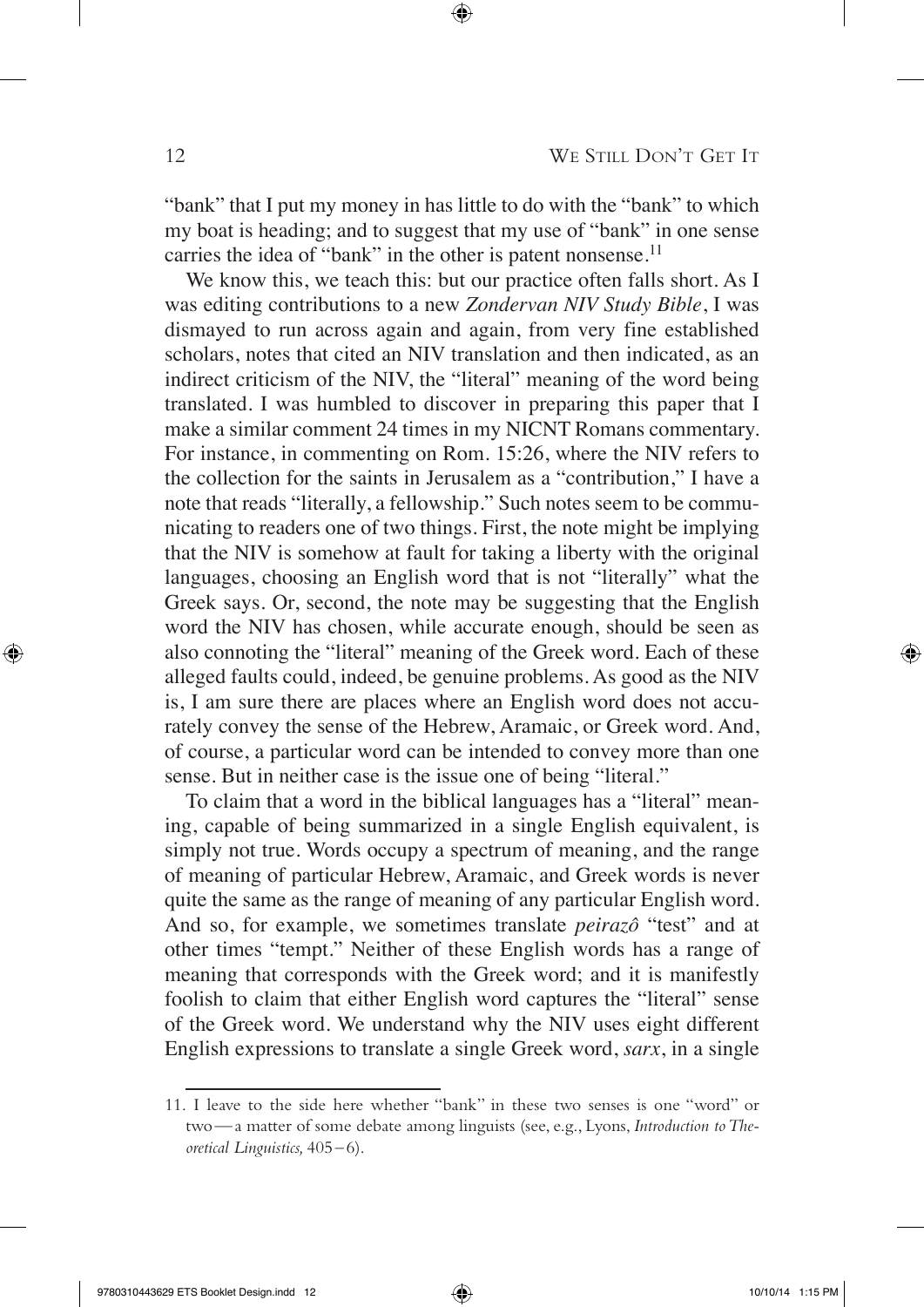NT book, Colossians (note, by the way, that the ESV is not far behind with five different expressions). To criticize these translation decisions as being "not literal" is linguistically nonsensical.

The use of "literal" to suggest that a given biblical word has additional senses is less pernicious. The comment from my NICNT commentary that I cited above falls into this category: I seem to be suggesting that the common sense of *koinônia*, "fellowship," somehow colors the meaning of the word in Rom. 15:26, even though the NIV and most other translations appropriately render it "contribution." To be sure, modern linguists are skeptical about "double" meanings, generally insisting that one should give a particular word the least meaning necessary to explain it in its context. Yet this sensible guideline does not exclude the possibility— probably fairly rare— that an author may use a word with a double meaning or create a deliberate "overlap" in its meanings. Paul may suggest that the contribution he seeks from the Roman Christians is an expression of their fellowship with other brothers and sisters. However, even if that were the case, it is inaccurate to suggest that "literalness" has anything to do with it. Labeling this "literal" suggests to the uninformed reader that particular occurrences of words generally maintain some degree of reference to a single root meaning. This is the "root fallacy" that Barr described.

If these observations about lexical semantics are so well known, why do we still find ourselves speaking and writing about the "literal" meaning of words? I can think of three reasons. First is what I call "homiletical expediency"; Barr, more bluntly, spoke of an "opportunistic homiletical trick."12 The desire to show off our knowledge of the original languages and make a simple and useful point can lead us to say quite foolish things about words and their meanings. Citing examples is fun and amusing, but I will decline the opportunity. You have heard plenty of them. A second reason for using the word "literal" in these ways is simplicity. It is far easier and more economical for me to describe *koinônia* as "literally, fellowship" than to say "a word with a range of meaning having to do with an association of some kind, whether of people or things." Third, we fall into speaking of words in this way because it is the way we were taught— and the way we continue to teach. In beginning language study, certainly, the "gloss" approach to lexicography rules: the provision of a single

<sup>12.</sup> *Semantics,* 113.